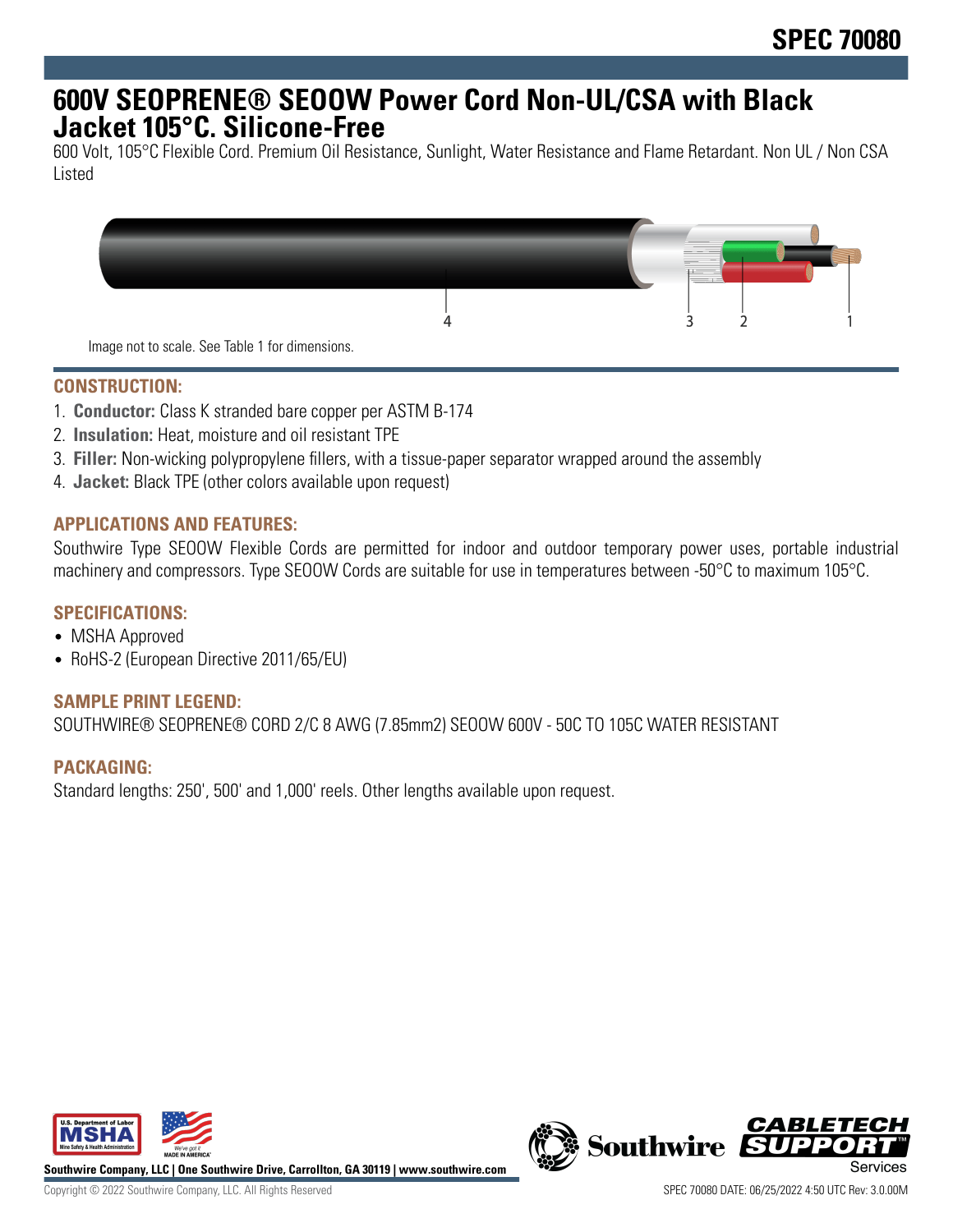# **Table 1 – Weights and Measurements**

| <b>Stock</b><br>Number | CCI Part   | Cond. Size     | Cond.<br>Number | Cond.<br><b>Strands</b> | Insul.<br><b>Thickness</b> | Jacket<br><b>Thickness</b> | Approx.<br>OD | Approx.<br>Weight | Ampacity | DC<br>Resistance |
|------------------------|------------|----------------|-----------------|-------------------------|----------------------------|----------------------------|---------------|-------------------|----------|------------------|
|                        |            | AWG/<br>Kcmil  | Count           | $# \times$ AWG          | mil                        | mil                        | inch          | lb/1000ft         | Amp      | $\Omega/1000$ ft |
| 598323                 | 22220      | 8              | $\overline{2}$  | 96/28                   | 48                         | 90                         | 0.662         | 243               | 40       | 0.7              |
| 550449                 | 22320      | 8              | 3               | 96/28                   | 48                         | 90                         | 0.701         | 311               | 40       | 0.7              |
| 550450                 | 22420      | 8              | 4               | 96/28                   | 48                         | 100                        | 0.783         | 408               | 35       | 0.7              |
| 551140                 | 22470      | 8              | 5               | 96/28                   | 48                         | 100                        | 0.851         | 491               | 28       | 0.7              |
| <b>TBA</b>             | TBA        | 6              | $\overline{2}$  | 96/26                   | 48                         | 100                        | 0.747         | 336               | 55       | 0.42             |
| 550556                 | 22321      | 6              | 3               | 96/26                   | 48                         | 100                        | 0.818         | 452               | 55       | 0.42             |
| 550405                 | 22421      | 6              | $\overline{4}$  | 96/26                   | 48                         | 100                        | 0.892         | 579               | 45       | 0.42             |
| 598330                 | 22521      | 6              | 5               | 96/26                   | 48                         | 105                        | 0.987         | 714               | 36       | 0.42             |
| <b>TBA</b>             | <b>TBA</b> | 4              | $\overline{2}$  | 96/24                   | 46                         | 100                        | 0.886         | 503               | 70       | 0.28             |
| 598331                 | 22322      | 4              | 3               | 96/24                   | 48                         | 110                        | 0.913         | 625               | 70       | 0.28             |
| 550404                 | 22422      | 4              | $\overline{4}$  | 96/24                   | 48                         | 125                        | 1.022         | 821               | 60       | 0.28             |
| 598333                 | 22552      | 4              | 5               | 96/24                   | 48                         | 125                        | 1.117         | 998               | 48       | 0.28             |
| <b>TBA</b>             | TBA        | $\overline{2}$ | $\overline{2}$  | 119/0.0223              | 48                         | 120                        | 1.084         | 712               | 95       | 0.17             |
| 553942                 | 22323      | $\overline{2}$ | 3               | 119/0.0223              | 50                         | 129                        | 1.158         | 985               | 95       | 0.17             |
| 550473                 | 22423      | $\overline{2}$ | 4               | 119/0.0223              | 50                         | 129                        | 1.26          | 1241              | 80       | 0.17             |
| 550563                 | 22553      | 2              | 5               | 119/0.0223              | 50                         | 135                        | 1.396         | 1540              | 64       | 0.17             |

All dimensions are nominal and subject to normal manufacturing tolerances

◊ Cable marked with this symbol is a standard stock item

\* Ampacities are based on TABLE 400.5(A)of the 2014 National Electrical Code and CEC Table 12.

#### **Table 2 – Weights and Measurements (Metric)**

| <b>Stock</b><br>Number | <b>CCI Part</b> | Cond. Size     | Cond.<br>Number | Cond.<br><b>Strands</b> | Insul.<br><b>Thickness</b> | <b>Jacket</b><br><b>Thickness</b> | Approx.<br>OD | Approx.<br>Weight | Ampacity | <b>DC</b><br>Resistance |
|------------------------|-----------------|----------------|-----------------|-------------------------|----------------------------|-----------------------------------|---------------|-------------------|----------|-------------------------|
|                        |                 | AWG/<br>Kcmil  | Count           | # x AWG                 | mm                         | mm                                | mm            | kg/km             | Amp      | $\Omega$ /km            |
| 598323                 | 22220           | 8              | $\overline{2}$  | 96/28                   | 1.22                       | 2.29                              | 16.81         | 362               | 40       | 2.30                    |
| 550449                 | 22320           | 8              | 3               | 96/28                   | 1.22                       | 2.29                              | 17.81         | 463               | 40       | 2.30                    |
| 550450                 | 22420           | 8              | $\overline{4}$  | 96/28                   | 1.22                       | 2.54                              | 19.89         | 607               | 35       | 2.30                    |
| 551140                 | 22470           | 8              | 5               | 96/28                   | 1.22                       | 2.54                              | 21.62         | 731               | 28       | 2.30                    |
| TBA                    | TBA             | 6              | $\overline{2}$  | 96/26                   | 1.22                       | 2.54                              | 18.97         | 500               | 55       | 1.38                    |
| 550556                 | 22321           | 6              | 3               | 96/26                   | 1.22                       | 2.54                              | 20.78         | 673               | 55       | 1.38                    |
| 550405                 | 22421           | 6              | $\overline{4}$  | 96/26                   | 1.22                       | 2.54                              | 22.66         | 862               | 45       | 1.38                    |
| 598330                 | 22521           | 6              | 5               | 96/26                   | 1.22                       | 2.67                              | 25.07         | 1063              | 36       | 1.38                    |
| <b>TBA</b>             | <b>TBA</b>      | 4              | $\overline{2}$  | 96/24                   | 1.17                       | 2.54                              | 22.50         | 749               | 70       | 0.92                    |
| 598331                 | 22322           | 4              | 3               | 96/24                   | 1.22                       | 2.79                              | 23.19         | 930               | 70       | 0.92                    |
| 550404                 | 22422           | 4              | $\overline{4}$  | 96/24                   | 1.22                       | 3.18                              | 25.96         | 1222              | 60       | 0.92                    |
| 598333                 | 22552           | 4              | 5               | 96/24                   | 1.22                       | 3.18                              | 28.37         | 1485              | 48       | 0.92                    |
| <b>TBA</b>             | <b>TBA</b>      | $\overline{2}$ | $\overline{2}$  | 119/0.0223              | 1.22                       | 3.05                              | 27.53         | 1060              | 95       | 0.56                    |
| 553942                 | 22323           | $\overline{2}$ | 3               | 119/0.0223              | 1.27                       | 3.28                              | 29.41         | 1466              | 95       | 0.56                    |
| 550473                 | 22423           | $\overline{2}$ | $\overline{4}$  | 119/0.0223              | 1.27                       | 3.28                              | 32.00         | 1847              | 80       | 0.56                    |
| 550563                 | 22553           | $\overline{2}$ | 5               | 119/0.0223              | 1.27                       | 3.43                              | 35.46         | 2292              | 64       | 0.56                    |